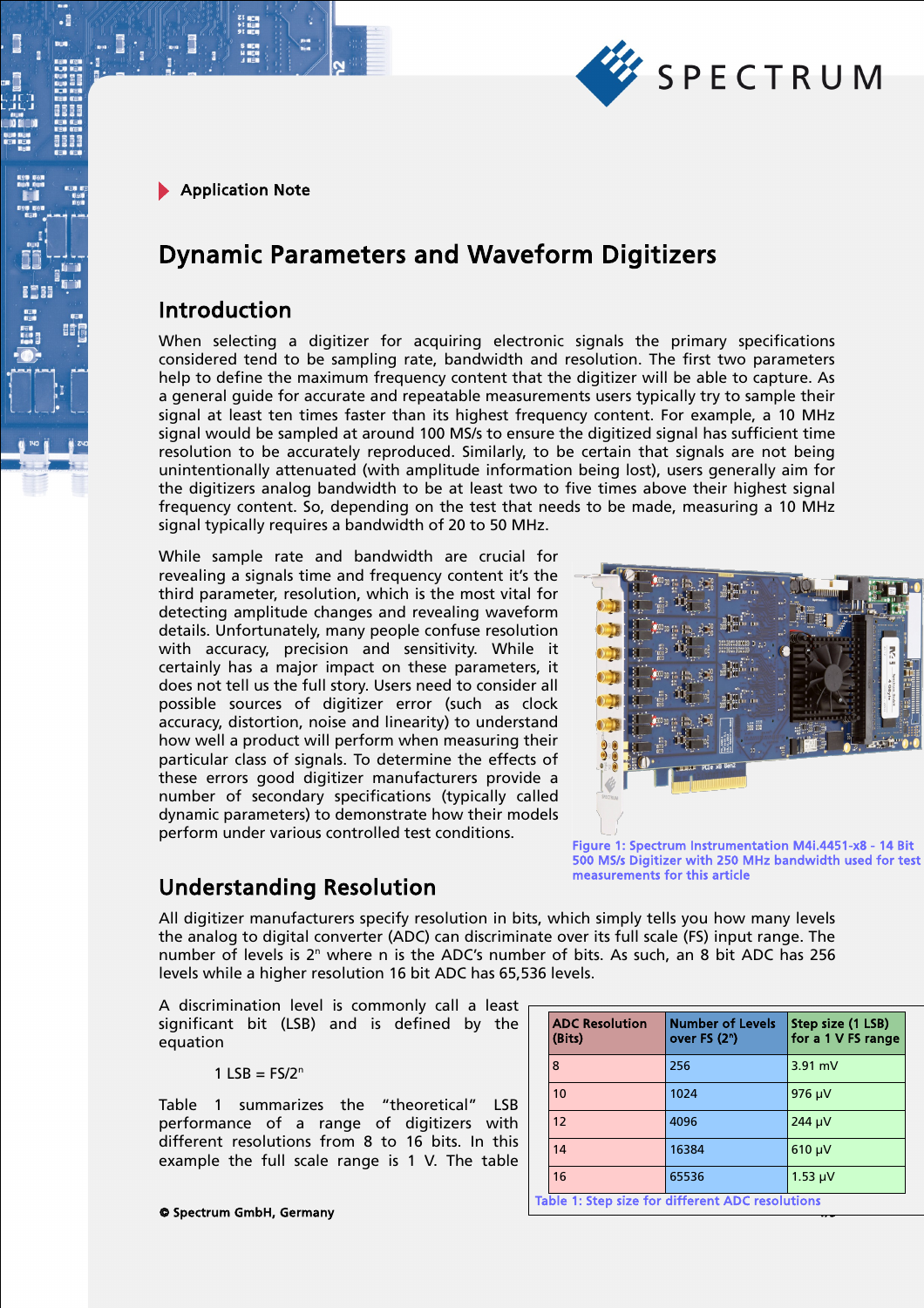

.

shows that the higher resolution ADC's enable measurements to be made with finer voltage steps. However, it does not indicate what impact any sources of error (such as clock jitter, noise and ADC non-linearity) may have on the "theoretical" performance. To understand the consequences we need to also examine the digitizer's dynamic parameters and only then can we determine a unit's real performance.

# Signal to Noise Ratio (SNR)

Anyone wanting to know how well a digitizer will perform at detecting small (low level) signals that are riding on, or buried in, larger ones needs to examine the digitizers SNR (and not just its resolution). SNR is a measure that compares the amplitude of a desired signal to the amplitude of background noise. SNR is typically expressed in decibels (dB) and calculated by the equation

 $SNR(dB) = 10log_{10}(P_{signal}/P_{noise})$ 

where P is average power. If you're measuring the signal and noise amplitude in volts or amperes the proportional power can be obtained by squaring the RMS amplitude measurement

 $SNR(dB) = 10log_{10}[(A_{signal}/A_{noise})^2]$ 

When considering the dynamic performance and range of a digitizer the SNR, which actually measures the ratio between a signal level (not always the largest one possible) and noise, generally provides a more realistic value than a units "theoretical" LSB. It's also important to understand that the SNR will vary depending on the input signals. As such, to provide an indication of how well a digitizer will perform, manufactures should measure SNR with welldefined reference signals under a variety of test conditions.

Table 2 shows an example of the SNR measurements made by Spectrum Instrumentation when testing a model M4i.4451-x8, 500 MS/s, 14 bit digitizer (Figure 1) in manufacturing. Note that the measurements are made using 3 different signal frequencies (10, 40 and 70 MHz) and with different full-scale ranges. These measurements allow users to quickly determine the performance that they may expect under similar test conditions and then consider the implications when using their own specific signals. More results for different setups may be available upon request to the manufacturer.

| Test signal frequency      |             |             | 40 MHz      | <b>70 MHz</b>      |              |              |
|----------------------------|-------------|-------------|-------------|--------------------|--------------|--------------|
| Input Range                | ±500mV      | ±1V         | ±2.5V       | ±5V                | ±1V          | ±1V          |
| SNR (typ)                  | $>67.8$ dB  | $>67.9$ dB  | $>68.0$ dB  | $>68.0$ dB         | $>69.5$ dB   | $<-67.5$ dB  |
| SFDR (typ), excl. harm.    | $>88.1$ dB  | $>88.6$ dB  | $>85.2$ dB  | $>85.3$ dB         | $>88.0$ dB   | $>87.8$ dB   |
| SFDR (typ), incl. harm.    | $>80.1$ dB  | $>80.0$ dB  | $>77.4$ dB  | $>77.3$ dB         | $>74.0$ dB   | $>69.9$ dB   |
| THD (typ)                  | $<-75.9$ dB | $<-75.8$ dB | $<-75.2$ dB | $<-74.8$ dB        | $<$ -72.5 dB | $<$ -67.4 dB |
| SINAD/THD+N (typ)          | $>67.2$ dB  | $>67.2$ dB  | $>67.2$ dB  | $>67.2 \text{ dB}$ | $>67.7$ dB   | $>62.4$ dB   |
| <b>ENOB based on SINAD</b> | $>10.9$ bit | $>10.9$ bit | $>10.9$ bit | $>10.9$ bit        | >10.9 bit    | $>10.4$ bit  |
| <b>ENOB based on SNR</b>   | $>11.0$ bit | $>11.0$ bit | $>11.0$ bit | $>11.0$ bit        | >11.0 bit    | $>10.9$ bit  |

Table 2: Dynamic Parameters from the data sheet of the M4i.4451-x8 Digitizer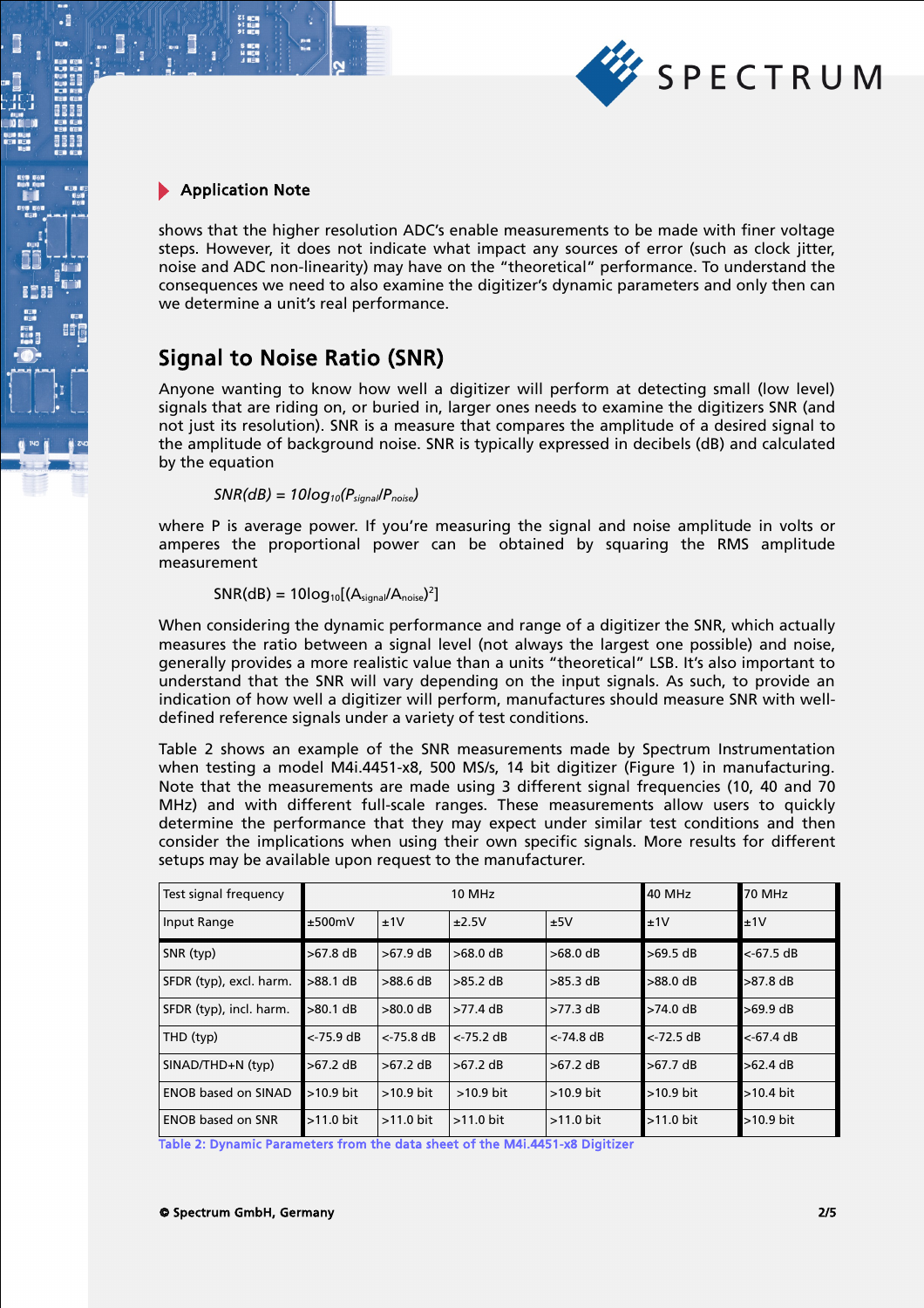

.

## Spurious Free Dynamic Range (SFDR)

Another key performance parameter to consider when determining the suitability of a digitizer to detect low level signals is its SFDR. A spurious signal is any signal component that's present in the measured waveform that was not present in the input one. The spurious component is an abnormality and it is commonly something that is generated by the digitizing device itself. Manufacturers typically determine SFDR by inputting a pure sine wave, digitizing it, and then examining it in the frequency domain using a Fast Fourier Transform. The SFDR is then measured by looking at the difference, expressed in dB, between the RMS values of the pure sine wave and the peak spurious signal. SFDR is



Figure 2: Dynamic Parameter Measurement of 10 MHz filtered sine signal with FFT. Showing fundamental, 2nd to 5th Harmonics and some Spurious Noise

important as it provides a clear indication of the smallest value of signal that can be distinguished from a larger signal.

Figure 2 shows an SFDR measurement made using the Spectrum M4i.4451-x8 digitizer. Furthermore, SFDR measurements can be made with and without the harmonics of the input signal. Table 2 shows the SFDR results obtained under a variety of different test conditions.

# Total Harmonic Distortion (THD)

Just how well a digitizer can capture and reproduce a signal also depends on how much waveform distortion results in the process. As the signal passes through the units' major components, such as the signal conditioning circuitry (amplifiers and attenuators) and the ADC itself, it's subject to the effects of non-linearity and filtering. To understand the degree to which a signal may be distorted, digitizer manufacturers typically provide a measure of the units THD. Like SNR and SFDR, THD is normally measured by using a variety of pure reference signals. It's then determined by examining the ratio of the RMS amplitude of a set of higher harmonic frequencies to the RMS amplitude of the reference signals fundamental frequency. The value is calculated using the equation

 $THD = \sum \text{harmonic powers/fundamental frequency power = } (P_2 + P_3 + P_4 + \ldots + P_n) / P_1$ 

Table 2 shows the THD results obtained under a variety of different test conditions for the Spectrum M4i.4451-x8 digitizer.

Harmonics of fast input signals that exceed the FFT bandwidth of  $\frac{1}{2}$  of the sampling rate are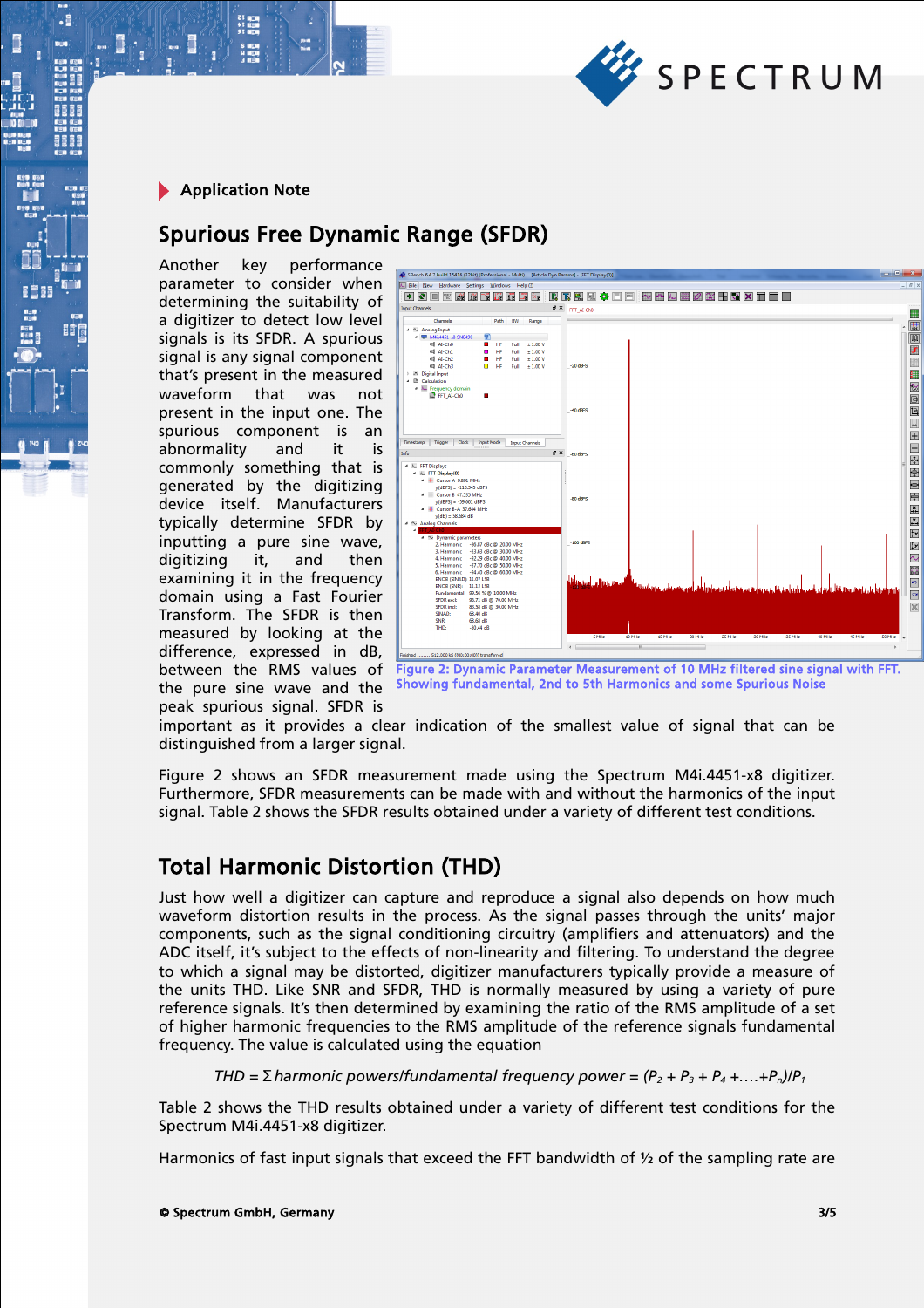

.

seen as mirrored signals into lower frequencies. Typically, an overall of 6 harmonics is taken into the calculation as higher harmonic content is not visible above the noise level.

The dynamic parameters SNR, SFDR and THD all measure a different aspect of digitizer performance. To determine the collective impact of these parameters users should also examine some additional specifications.

# Signal to Noise and Distortion Ratio (SINAD)

The SINAD (sometimes also called THD+N) parameter is useful as it looks at both SNR and distortion by measuring the ratio of total received power (typically from a reference signal) to the noise-plus-distortion power. It can be calculated form the equation

$$
SINAD = (P_{signal} + P_{noise} + P_{distortion})/(P_{noise} + P_{distortion})
$$

Table 2 shows the SINAD results obtained under a variety of different test conditions for the Spectrum M4i.4451-x8 digitizer.

# Effective Number of Bits (ENOB)

Perhaps one of the most valued dynamic parameters is the digitizers ENOB. This figure of merit aims to compare the measured performance of the digitizer (which includes all the elements of the signal path) against that of an ideal ADC. The ENOB figure is useful as it combines possible sources of error (clock jitter, noise, distortion, etc.) in the final result. ENOB can also be calculated from the SINAD using the equation

$$
ENOB = (SINAD - 1.76)/6.02
$$

As the resulting ENOB figure is in bits it can immediately be compared to the digitizers stated resolution. Table 2 shows the measured ENOB figures for the Spectrum M4i.4451-x8 digitizer, again under a number of test conditions. As ENOB is sometimes given based on SNR only, without taking the THD component into account, it is good to have both figures for comparison.

Here it is important to understand that ENOB can be heavily influenced by the frequency of the input test signals. As the frequency increases ENOB generally decreases. So, when comparing different digitizers it's crucial to examine their ENOB under similar test conditions. That said many users are surprised to find that some digitizer products give up a lot of effective resolution as the frequency increases. This can often be due to a unit's poor design. If parameters such as clock jitter, noise and distortion are not well controlled then it's not unusual for a digitizer to have an ENOB that's barely half of the stated resolution of its ADC.

Unfortunately, even though ENOB is a useful figure of merit, it shouldn't be considered the final word when it comes to digitizer performance. ENOB doesn't include all possible sources of error. For example, it excludes DC specifications, such as offset and gain error. It also doesn't take into account other digitizer phenomena, such as cross-talk when using multiple channels, which may impact on a specific measurement.

# Reproduce manufacturer's measurements

When testing a demonstration device, or after purchasing a unit, you may want to reproduce the measurements of the manufacturer to compare your digitizer with the specifications and